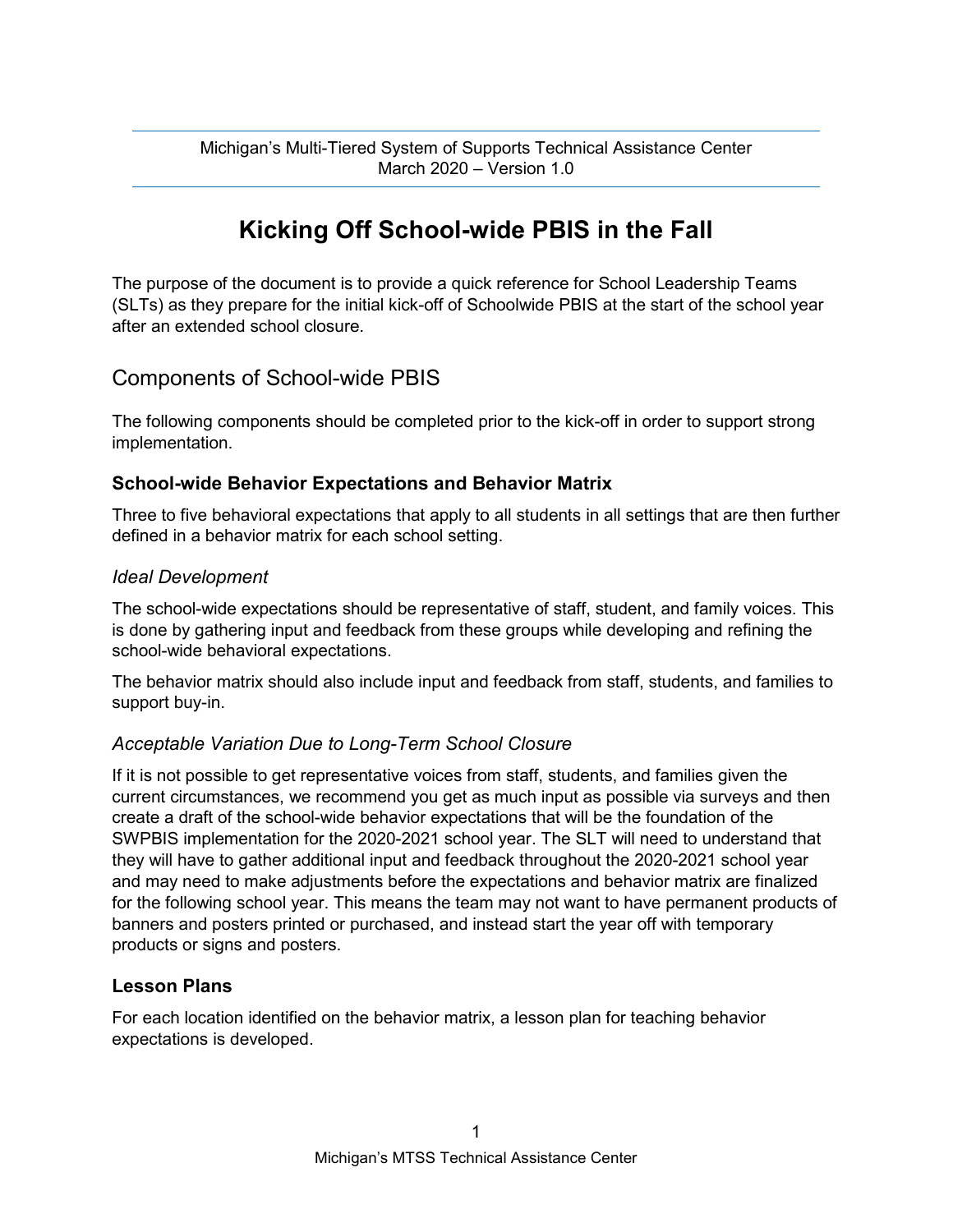### *Ideal Development*

All staff have an opportunity to provide input, feedback, and/or develop lesson plans for teaching behavior expectations. This supports staff buy-in and shared ownership over the work. Staff who spend time in particular settings should have some input into the development of the lesson plan for that setting (e.g., playground supervisors should have input on the lesson plan for teaching behavior expectations on the playground).

# *Acceptable Variation Due to Long-Term School Closure*

Lesson plans may need to be developed by the members of the School Leadership Team (SLT) or a workgroup. If the school goes this route, consider how to use email or other technology to allow a time period where staff can review and provide input or feedback to the lesson plans. The SLT should also consider allocating additional time before school starts to review the lesson plans as well as the rationale for teaching behavior expectations with the full staff.

# **Acknowledgement System**

An acknowledgement system includes three types of acknowledgements: immediate, intermittent, and long-term.

# *Ideal Development*

Staff should be involved in the development of the acknowledgement system as all staff will be responsible for using it to provide feedback to students. Student input and feedback is valuable to development of the acknowledgment system. Adults think they may know what is reinforcing to students, but sometimes students can surprise us with what they select to be a part of the acknowledgement system. Families can also meaningfully help to shape a school's acknowledgement system. There are a variety of ways to go about gathering input and feedback, including focus groups and surveys.

# *Acceptable Variation Due to Long-Term School Closure*

If it is not possible to get staff, student and/or family input into the acknowledgement system, the SLT may be charged with creating the immediate acknowledgement (e.g., tickets) and ideas to start the year off for intermittent acknowledgements to get the school year started. Once school is back in session, student and staff input will be gathered to further refine the intermittent and long-term acknowledgments.

# **Continuum of Responses**

A continuum of responses includes a definition of problem behaviors categorized as major or minor, as well as the major category broken down into staff or office managed. The continuum should also provide possible responses for staff to employ when behavior errors occur.

#### *Ideal Development*

Staff should be involved in defining behaviors and determining what behaviors fall into the categories of 1) staff managed minor, 2) staff managed major, and 3) office managed major. Once problem behaviors are defined, the SLT begins to develop a continuum of responses to